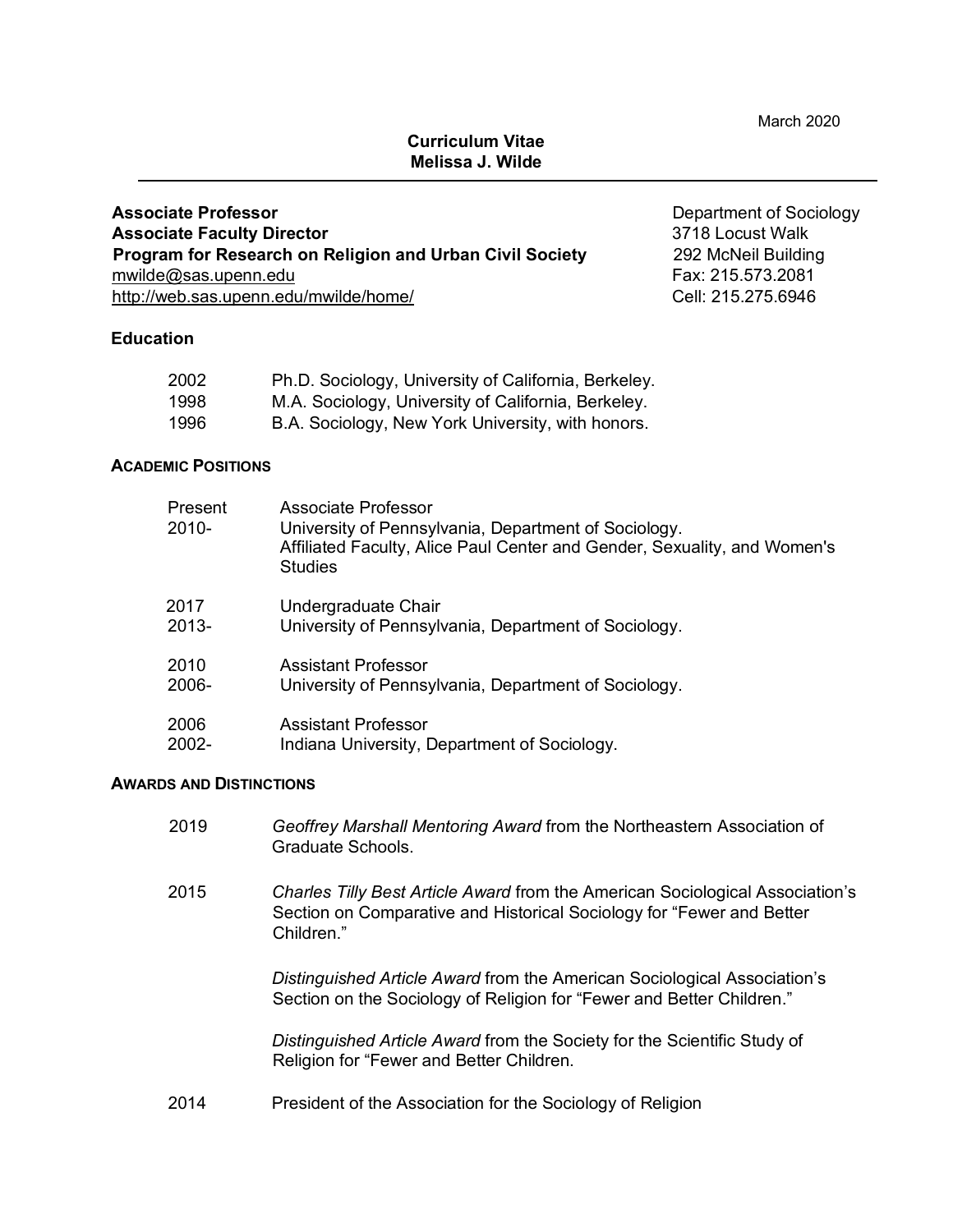| 2009 | Honorable Mention from the American Sociological Association's Section on<br>the Sociology of Religion for Vatican II.                |
|------|---------------------------------------------------------------------------------------------------------------------------------------|
| 2008 | Distinguished Book Award from the Society for the Scientific Study of Religion<br>for Vatican II.                                     |
| 2004 | Distinguished Article Award from the Society for the Scientific Study of<br>Religion for "How Culture Mattered at Vatican II."        |
| 1999 | Outstanding Student Paper Award from the Society for the Scientific Study of<br>Religion for "From Excommunication to Nullification." |

#### **BOOKS**

- Wilde, Melissa J. 2020. *Birth Control Battles: How Race and Class Divided American Religion*. University of California Press.
- Wilde, Melissa J. 2007. *Vatican II: A Sociological Analysis of Religious Change.* Princeton, NJ: Princeton University Press.

#### **JOURNAL ISSUES**

Guest Editor: *Religions,* Special Issue on "The Complexity of Religious Inequality." Forthcoming 2020.

Guest Editor: *Social Inclusions*, Special Issue on "Complex Religion: Intersections of Religion and Inequality." 2018. 20(1).

#### **PEER REVIEWED ARTICLES**

- Wilde, Melissa J., Haley Pilgrim and Wensong Shen. Forthcoming. "Blackness as Primacy: The Continuing Significance of Race for Black American's Political Views." *Religions.*
- Wilde, Melissa J. and Tessa Huttenlocher. Revising to resubmit to the *American Journal of Sociology*. "Who were the Social Gospelers? Class and Place in the Creation of Progressive Protestantism in America."
- Wilde, Melissa J. and Hajer Al-Faham. 2018. "Believing in Women? Examining Early Views of Women among America's Most Progressive Religious Groups." *Religions.* 9(321): 1-19.
- Wilde, Melissa J., Patricia Tevington and Wensong Shen. 2018. "Religious Inequality in America." *Social Inclusions*, Special Issue on "Complex Religion: Intersections of Religion and Inequality." 6(2): 107-126.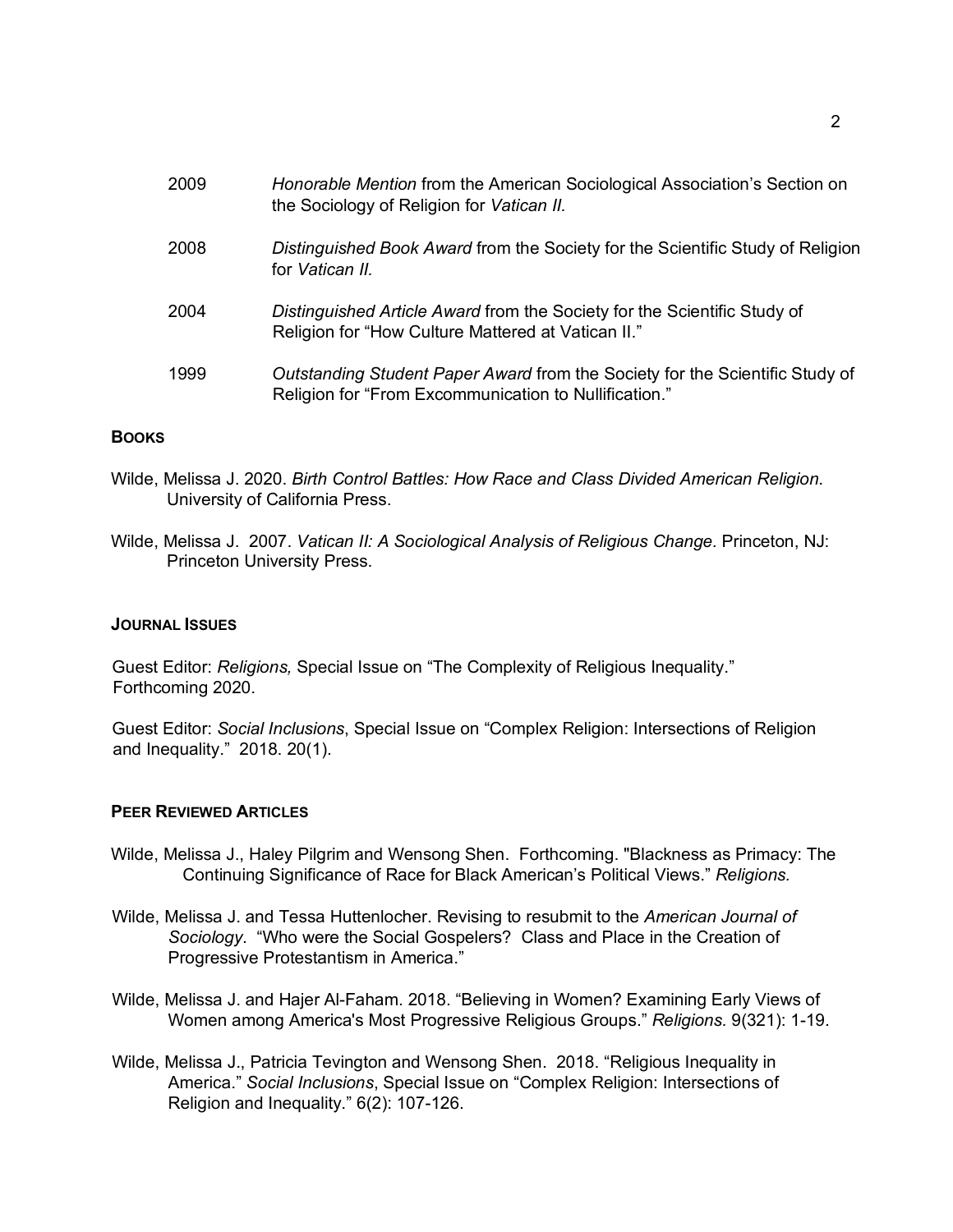- Wilde, Melissa J. and Kajaiyaiu Hopkins. 2018. "From Eugenicists to Family Planners: America's Most Prominent Religious Birth Control Advocates." in *Family Planning* edited by Zouhair Amarin. Intechopen Publishing, 13-32.
- Wilde, Melissa J. 2017. "Complex Religion: Interrogating Assumptions of Independence in the Study of Religion." *Sociology of Religion: A Quarterly Review.* 79(3): 287-298.
- Wilde, Melissa J. and Patricia Tevington. 2017. "Complex Religion: Toward a Better Understanding of the Ways in Which Religion Intersects with Inequality." in *Emerging Trends in the Social Sciences,* edited by Robert Scott and Marlis Buchmann (General Editors) with Stephen Kosslyn (Consulting Editor). John Wiley & Sons, Inc., 1-13.
- Wilde, Melissa. 2016. "American Bishops and Religious Freedom: Legacy and Limits." *Religions.* 7(131): 1-11.
- Wilde, Melissa J. and Lindsay Wood Glassman. 2016. "How Complex Religion Can Improve Our Understanding of American Politics." *Annual Review of Sociology*. 42: 407-425.
- Wilde, Melissa J. and Sabrina Danielsen. 2014. "Fewer and Better Children: Race, Class, Religion and Birth Control Reform in America." *American Journal of Sociology.* 119(6): 1710-1760.
	- Synopsis titled, "Birth Control, Religion and the Social Construction of Whiteness," published in *Contexts* (Winter 2015)
- Wilde, Melissa J., Kristin Geraty, Shelley Nelson and Emily Bowman. 2010. "Religious Economy or Organizational Field? Predicting Bishops' Votes at the Second Vatican Council." *American Sociological Review*. 75(4): 586-606.
- Wilde, Melissa J. 2007. "Who Wanted What and Why at the Second Vatican Council: Toward a General Theory of Religious Change." *Sociologica*: *Italian Journal of Sociology*. 2007(1).
- Wilde, Melissa J. 2007. "Reply to Comments on 'Who Wanted What and Why at the Second Vatican Council.'" *Sociologica*: *Italian Journal of Sociology.* 2007(1).
- Hout, Michael, Andrew M. Greeley and Melissa J. Wilde. 2005. "Birth Dearth: Demographics of Mainline Decline." *Christian Century*. 122(20): 24-27.
- Hout, Michael and Melissa J. Wilde. 2004. "The Denominational Society of the USA: A Reappraisal" in *Patterns and Processes of Religious Change in Modern Industrial Societies: Europe and the United States*, edited by Alasdair Crockett and Richard O'Leary*.* Edwin Mellon Press.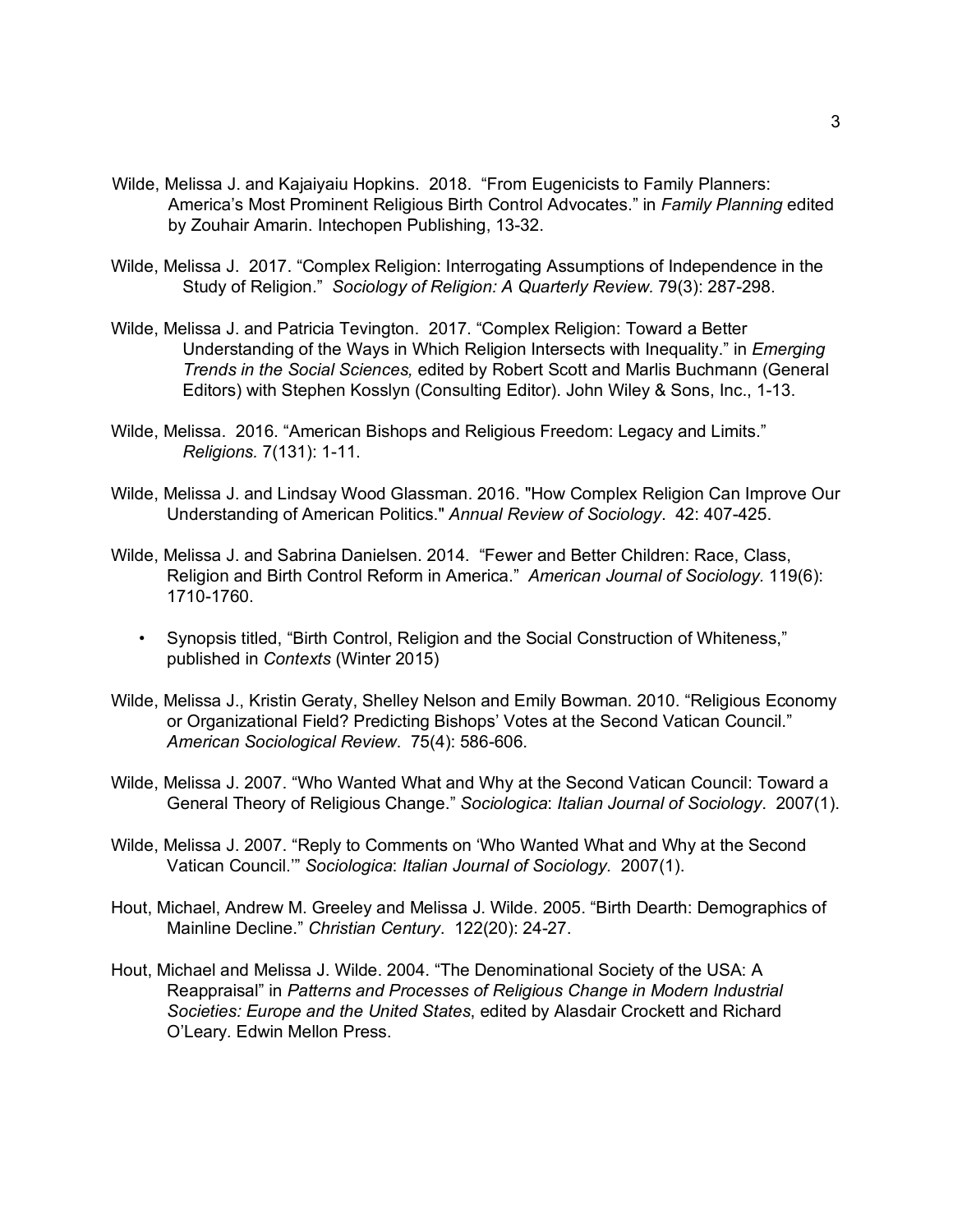- Wilde, Melissa J. 2004. "How Culture Mattered at Vatican II: Collegiality Trumps Authority in the Council's Social Movement Organizations." *American Sociological Review*. 69(4): 576- 602.
- Hout, Michael, Andrew M. Greeley and Melissa J. Wilde. 2001. "The Demographic Imperative in Religious Change." *American Journal of Sociology.* 107(2): 468-500.
- Wilde, Melissa J. 2001. "From Excommunication to Nullification: Testing and Extending Supply-Side Theories of Religious Marketing with the Case of Catholic Marital Annulments." *Journal for the Scientific Study of Religion*. 40(2): 235-249.

#### **WORK IN PROGRESS**

- Wilde, Melissa J. and Meghan Garrity. In Progress. "American Religious Groups' Views of Hitler Circa 1935: Eugenics, Anti-Semitism and the American Racial Hierarchy." Paper presented at the annual meeting of the Association for the Sociology of Religion, New York City.
- Wilde, Melissa J., Ashleigh Cartwright and Austin Lee. In Progress. "The Immutability of the Social Construction of Race: American Religious Groups Views of "the Negro" 1918- 1965.
- Wilde, Melissa J., and Joan Ryan. In Progress. "American Christians' Missionary Focus in the 20<sup>th</sup> Century."
- Wilde, Melissa J., Patricia Tevington and Wensong Shen. "Resisting the World: The Unique Effects of Education on Evangelicals' Attitudes."

### **BOOK REVIEWS and Other Publications**

- Wilde, Melissa J. and Tessa Huttenlocher. "Eugenics." In *The SAGE Encyclopedia of the Sociology of Religion*, edited by Adam Possamai and Anthony J. Blasi, 274. Thousand Oaks, CA: SAGE Publications, Inc., 2020. doi: 10.4135/9781529714401.n156.
- Wilde, Melissa J. and Tessa Huttenlocher. "Social Gospel Movement." In *The SAGE Encyclopedia of the Sociology of Religion*, edited by Adam Possamai and Anthony J. Blasi, 771-772. Thousand Oaks, CA: SAGE Publications, Inc., 2020. doi: 10.4135/9781529714401.n432.
- Wilde, Melissa J. and Tessa Huttenlocher. "Vatican II." In *The SAGE Encyclopedia of the Sociology of Religion*, edited by Adam Possamai and Anthony J. Blasi, 887. Thousand Oaks, CA: SAGE Publications, Inc., 2020. doi: 10.4135/9781529714401.n495.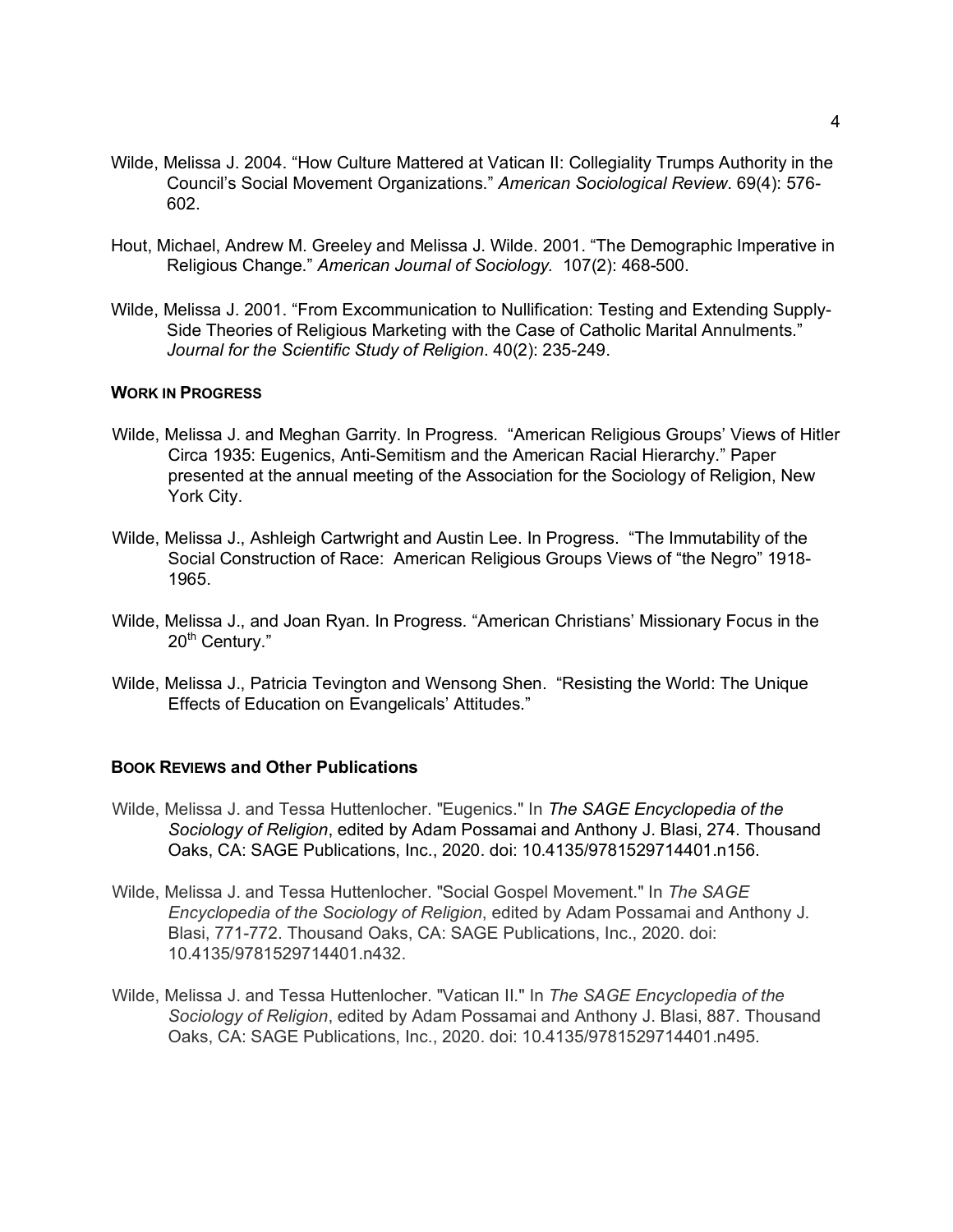- Wilde, Melissa J. and Patricia Tevington. 2018. "Sociology of Religion," in *A Sociology Experiment*, edited by Shamus Khan, Patrick Sharkey, and Gwen Sharp. Retrieved at: www.sociologyexperiment.com
- Wilde, Melissa. 2018. "Research on Complex Religion." *Social Inclusion and Religion*, Special Issue on "Complex Religion: Intersections of Religion and Inequality." 6(2): 83-86.
- Wilde, Melissa J. 2014. "Book Review of *Faithful Revolution: How Voice of the Faithful is Changing the Church,* by Tricia Bruce." *Contemporary Sociology.* 43(2): 198.
- Wilde, Melissa J. 2010. "Book Review of *Faith Makes Us Live: Surviving and Thriving in the Haitian Diaspora,* by Margarita Mooney." *Social Forces.* 88(4): 1928-1931.
- Wilde, Melissa J. 2008. "Just Your Average Full-Service Secret Archive." *Trajectories*. 19(2): 4- 6.
- Wilde, Melissa J. 2007. "Book Review of *The Catholic Church in State Politics: Negotiating Prophetic Demands and Political Realities,* by David Yamane." *Social Forces.* 85(4): 1819-1820.
- Wilde, Melissa J. 2002. "Book Review of *Young Adult Catholics: Religion in the Culture of Choice*, by Dean R. Hoge, William D. Dinges, Mary Johnson and Juan L. Gonzales, Jr." *Journal for the Scientific Study of Religion*. 41(4): 788-789.
- Wilde, Melissa J. 2000. "Book Review of *Catholic Identity: Balancing Reason, Faith and Power*, by Michele Dillon." *Review of Religious Research*. 41(3): 426-428.

## **GRANTS AND FELLOWSHIPS**

- "Digitizing the Census of Religious Bodies from 1916 and 1926." Grant proposal submitted to the National Science Foundation. January 15, 2020. (\$700,000).
- "Religion in America: Gauging Change and Continuity with the General Social Survey" with Michele Margolis. Grant #1918173 funded by the National Science Foundation. June 1, 2019-May 31, 2020. (\$350,000).
- PURM (Penn Undergraduate Research Mentorship) Award for Summer 2019 on "American Religious Denominations and Segregation" (\$1000).
- "Fixing the State of the Research on American Evangelicals" with Michele Margolis. Project grant funded by the Louisville Institute to add questions to the General Social Survey 2020 (\$30,000).
- School of Arts and Sciences Faculty Working Group Grant for the *Religion and 2016 Election* talk series at Penn's Program for Research on Religion and Urban Civil Society (\$2500).
- PURM (Penn Undergraduate Research Mentorship) Award for Summer 2013 on "Birth of the Culture Wars" (\$2500 in research money plus one full time summer undergraduate research assistant).
- Gentle Foundation Award from the University of Pennsylvania (2012)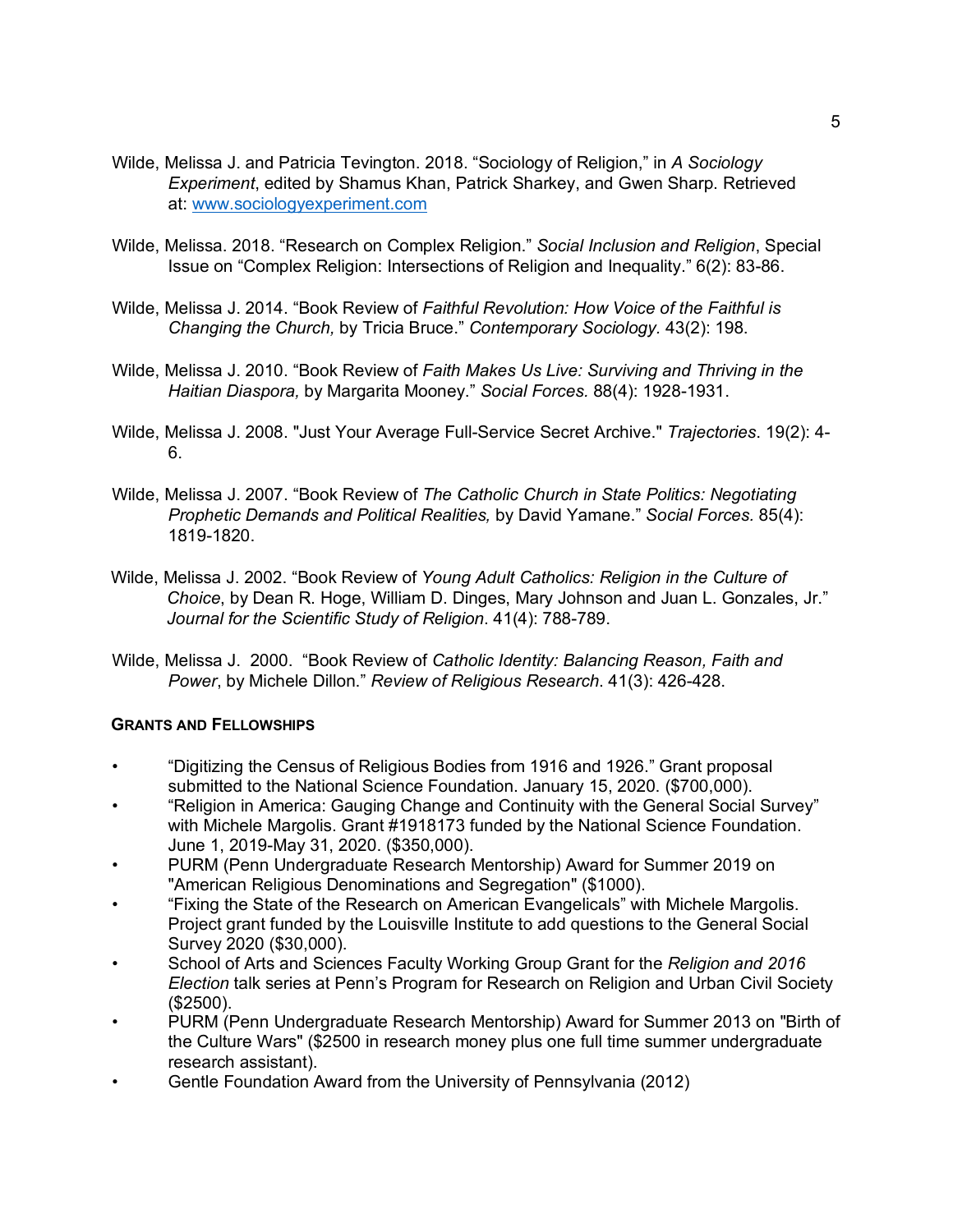- Course-to-Book Grant for Cross-Cultural Research from the Mellon Foundation, University of Pennsylvania (2009).
- University Research Foundation Grant, University of Pennsylvania (2008-2009) (\$45,000).
- Indiana University Grant–In–Aid of Research (2005-2006) for "Catholicism Contested: A Sociological Analysis of Vatican II" (\$2,500).
- American Sociological Association's Research Award from the Fund for the Advancement of the Discipline (2004) (\$7000).
- Society for the Scientific Study of Religion Research Award (2003-2004) (\$3000).
- Indiana University Summer Faculty Fellowship for summer 2004.
- Indiana University Grant–In–Aid of Research (2002-2003) for "Reconstructing Religion: A Sociological Analysis of Vatican II" (\$2,500).
- Charlotte W. Newcombe Doctoral Dissertation Fellowship from the Woodrow Wilson National Fellowship Foundation (2001-2002) (\$16,000 plus fees).
- National Science Foundation: Dissertation Improvement Grant, Grant # SES-0002409, for *Reconstructing Religion: A Sociological Analysis of Vatican II (August 15, 2000-July* 15, 2001) (\$7,500).
- University of California at Berkeley Vice-Chancellor's Research Fund Grant, for Dissertation Research (1999-2000) (\$3,500).
- University of California at Berkeley Humanities Research Grant (1998-99) (\$3000).
- National Science Foundation Pre-Doctoral Fellowship (1997-2000).
- University of California at Berkeley Social Science Research Grant (1996-97) (\$3000).
- University of California at Berkeley Chancellor's Fellowship (1996-97, 2000-2001).

# **INVITED TALKS AND MEDIA APPEARANCES**

- *Birth Control Battles: How Race and Class Divided American Religion*. Talks:
	- o Penn's Lightbulb Cafe, (December 2019)
	- o Stanford University (February 2020)
	- o University of California, Los Angeles (February 2020)
	- o University of Pennsylvania, PRRUCS (February 2020)
	- o The Ohio State University (September 2020)
	- o University of Michigan (September 2020)
	- o University of Washington (TBD 2020)
	- o Notre Dame University (TBD 2020)
	- o University of Texas, Austin (TBD 2020)
	- o University of North Carolina, Chapel Hill (TBD 2020)
	- o Duke University (TBD 2020)
	- o Princeton University (TBD 2020)
	- o Cornell University (TBD 2020)
- Author Meets Critics and other Special Sessions on *Birth Control Battles*:
	- o Association for the Sociology of Religion, San Francisco (August 2020).
	- o Society for the Scientific Study of Religion, Pittsburg, PA (October 2020).
	- o Social Science History Association Washington, D.C. (November 2020).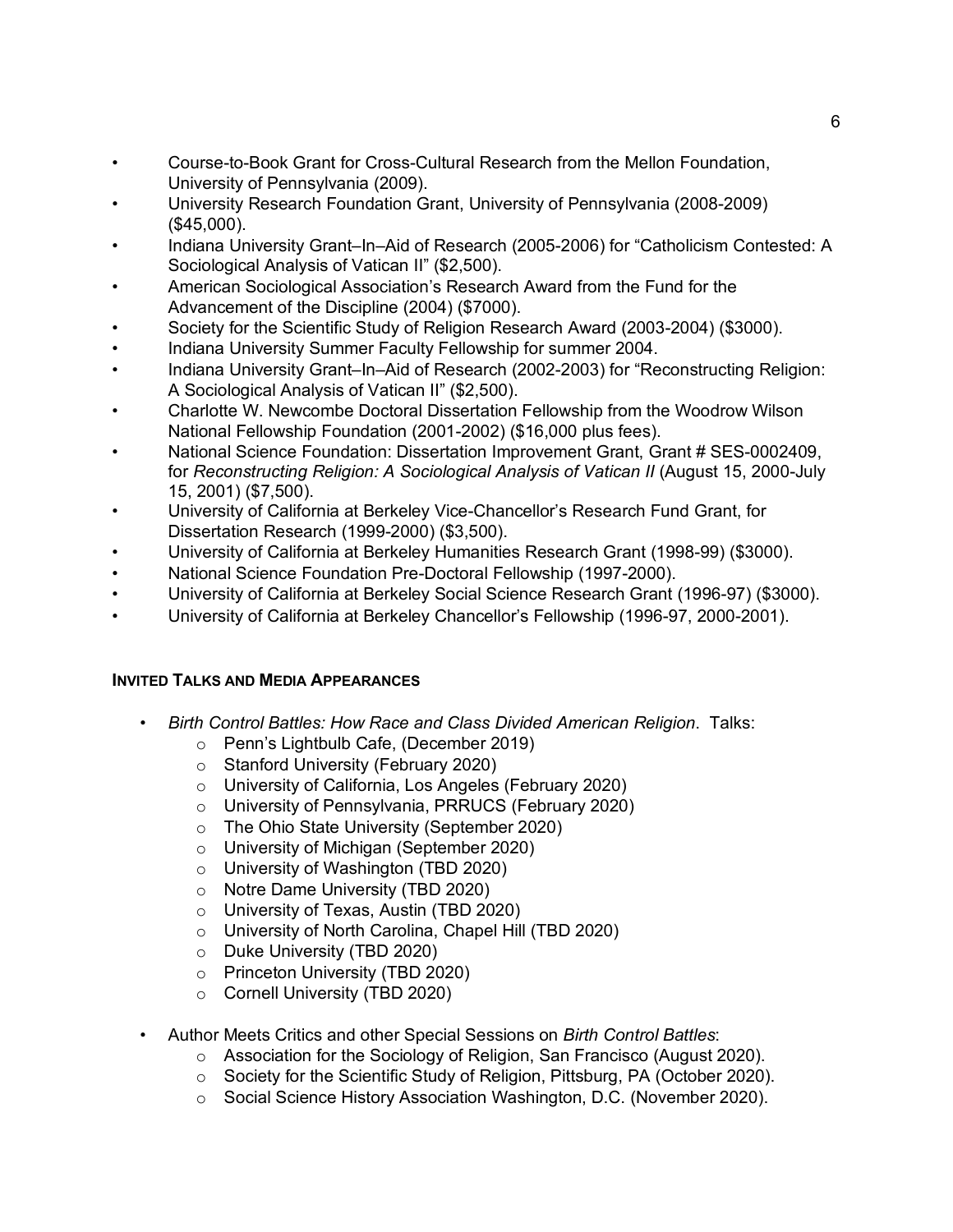- "The Catholic Church Resists Change but Vatican II Shows It Is Possible," for *The Conversation*. 2018. https://theconversation.com/the-catholic-church-resists-change-butvatican-ii-shows-its-possible-102543
- "Religion, Race and the Culture Wars." 2018. The Annex A Sociology Podcast. https://www.stitcher.com/podcast/joseph-cohen/the-annex-sociologypodcast/e/56612235.
- "Conducting Comparative Historical Research." 2018. Podcast for *Give Methods a Chance* series, edited by Kyle Green and Sarah Lageson. Published by *The Society Pages.* https://thesocietypages.org/methods/2018/05/10/melissa-wilde-on-conductingcomparative-historical-research/.
- Keynote. *Young Scholars in the Sociology of Religion Conference*. University of Notre Dame (April 2018).
- "Birth of the Culture Wars: How Race and Class Divided American Religion." University of Chicago (January 2018).
- Presidential Panel for the Association for the Sociology of Religion and the American Sociological Association, Montreal (August 2017).
- Panelist, "Religion, Politics and the 2016 Election" Public Program at the American Jewish History Museum (September 2016).
- "Complex Religion and American Politics," Penn's Program for Research on Religion and Urban Civil Society's "Common Ground for the Common Good" series (May 2016).
- "Advancing the Demographic Study of Religion:" A Population Association of America Pre-Conference hosted by the Pew Research Center (March 30, 2016).
- Baylor University Outstanding Speaker Occasion Series in Sociology (BU OSO Series in Sociology - University-wide lecture (March 21, 2016).
- Presidential Address for the annual meeting of the Association for the Sociology of Religion meeting, Chicago, IL. (August 2015)
- Invited Panelist for the Conference "Protestant, Catholic, Jew... Divorcing," Center for Christian-Jewish Learning at Boston College (March 2015).
- Birth of the Culture Wars: How Race Divided American Religion. Center for the Study of Religion, Princeton University (October 2014).
- Department of Sociology and the Haas Institute for a Fair and Inclusive Society, University of California, Berkeley (April 2014).
- MacMillon Center on Religion, Politics and Society at Yale University (March 2013).
- Department of Sociology, Pennsylvania State University (Dec. 2012).
- Department of History and Center for Russian, East European, and Eurasian Studies, University of Virginia (Dec. 2012).
- Department of Sociology, University of California, San Diego (May 2012)
- Race and Ethnicity Brownbag, University of Wisconsin, Madison (Feb. 2012)
- Center on the Interdisciplinary Study of Religion, University of Notre Dame (Sept. 2011)
- Department of Sociology, Northwestern University (Sept. 2011)
- Center for Cultural Sociology, Yale University (April 2011)
- Femsem, University of Wisconsin, Madison (Feb. 2011)
- Center on Religion and Culture, Fordham University (Sept. 2010).
- LaSalle University, Philadelphia, PA (April 2010).
- University of Pennsylvania, Department of Sociology's Colloquium Series (Dec. 2009).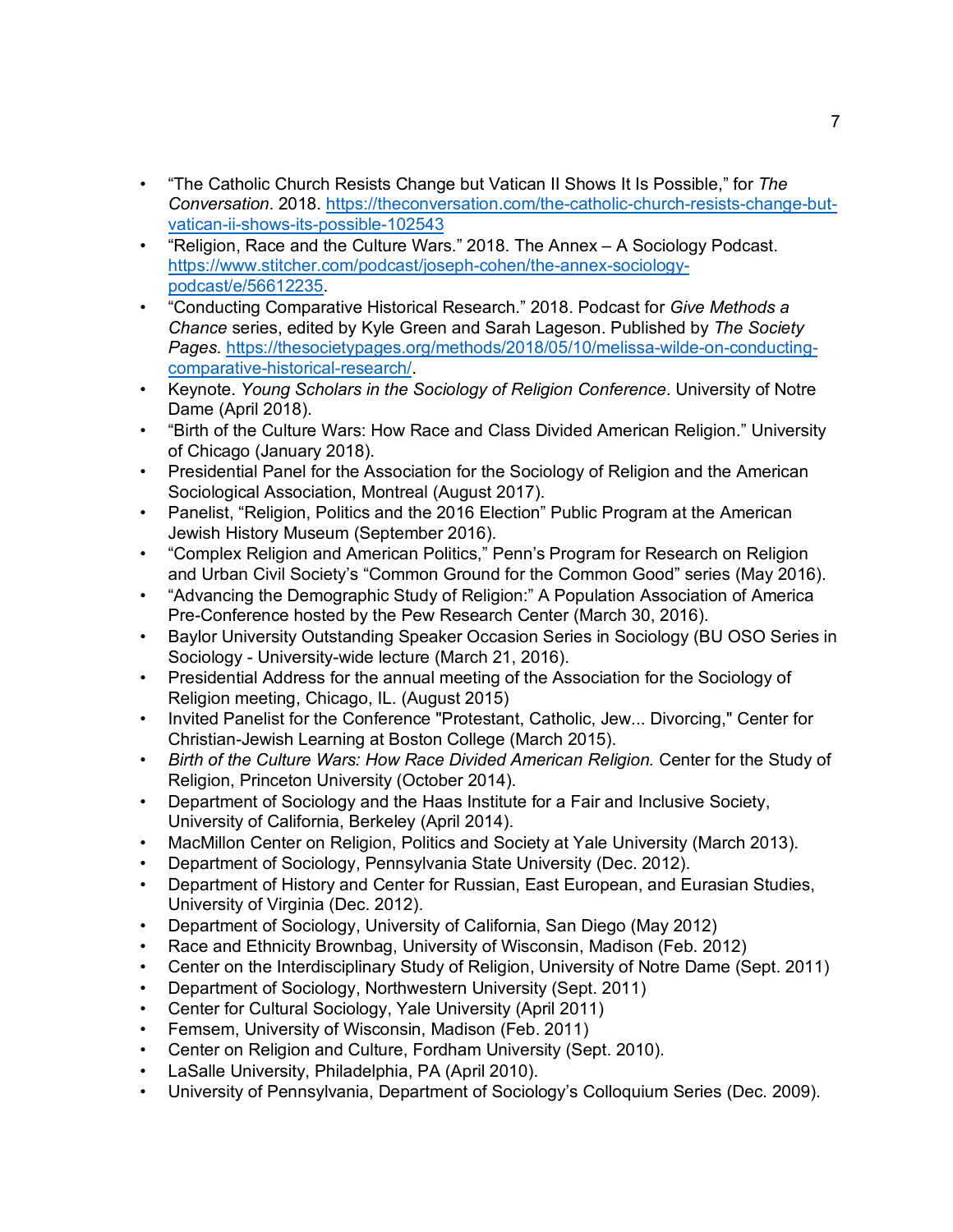- St. Mary's College, San Antonio, TX (March 2009).
- Culture and Interaction Cluster at the University of Pennsylvania (Jan. 2009).
- University of Arizona, Tucson, AZ (Feb. 2008).
- Catholic University of America, Washington, D.C. (Feb. 2008).
- University of North Carolina, Chapel Hill, NC (March 2006).
- University of Notre Dame, South Bend, IN (Oct. 2005).
- Author Meets Critics and other Special Sessions on *Vatican II: A Sociological Analysis of Religious Change*:
	- o Eastern Sociological Association, Baltimore, MD (March 2009).
	- o Society for the Scientific Study of Religion, Louisville, KY (Oct. 2008).
	- $\circ$  Symposium, Center for the Study of Religion, Princeton University (Feb. 2008).
	- o Association for the Sociology of Religion, New York (August 2007).

## **CONFERENCE PAPERS (selected)**

- Wilde, Melissa J., Ashleigh Cartwright and Austin Lee. "The Immutability of the Social Construction of Race: American Religious Groups Views of "the Negro" 1918-1965. Paper to be presented at the 2020 annual meeting of the Association for the Sociology of Religion, San Francisco, CA.
- Wilde, Melissa J. and Meghan Garrity. "American Religious Groups' Views of Hitler Circa 1935: Eugenics, Anti-Semitism and the American Racial Hierarchy." Paper presented at the 2019 annual meeting of the Association for the Sociology of Religion, New York City.
- Wilde, Melissa J., Haley Pilgrim and Wensong Shen. "Blackness as Primacy: The Continuing Significance of Race for Black American's Political Views." Paper presented at the Joint Presidential Panel of the 2017 annual meetings of the Association for the Sociology of Religion and the American Sociological Association, Montreal, Canada.
- Wilde, Melissa J., Patricia Tevington and Wensong Shen. "Complex Religion and American Politics." Paper presented at the Regular Session on Political Sociology at the 2017 annual meeting of the American Sociological Association, Montreal, Canada.
- Wilde, Melissa, Patricia Tevington and Wensong Shen. "Complex Religion and American Politics." Paper presented at the 2016 annual meeting of the American Sociological Association, Seattle, WA.
- Wilde, Melissa J. "Who were the Social Gospelers? Race, Class and Religion on the Eve of the Depression." Paper to be presented at the 2015 annual meeting of the Social Science History Association, Baltimore, MD and the 2015 annual meeting of the Society for the Scientific Study of Religion, Newport Beach, CA.
- Wilde, Melissa J. and Lindsay Wood. "Religion and Politics in the United States: Thinking about Race, Class and Religion as more than just 'Controls.'" Paper presented at the 2015 annual meeting of the American Sociological Association, Chicago, IL.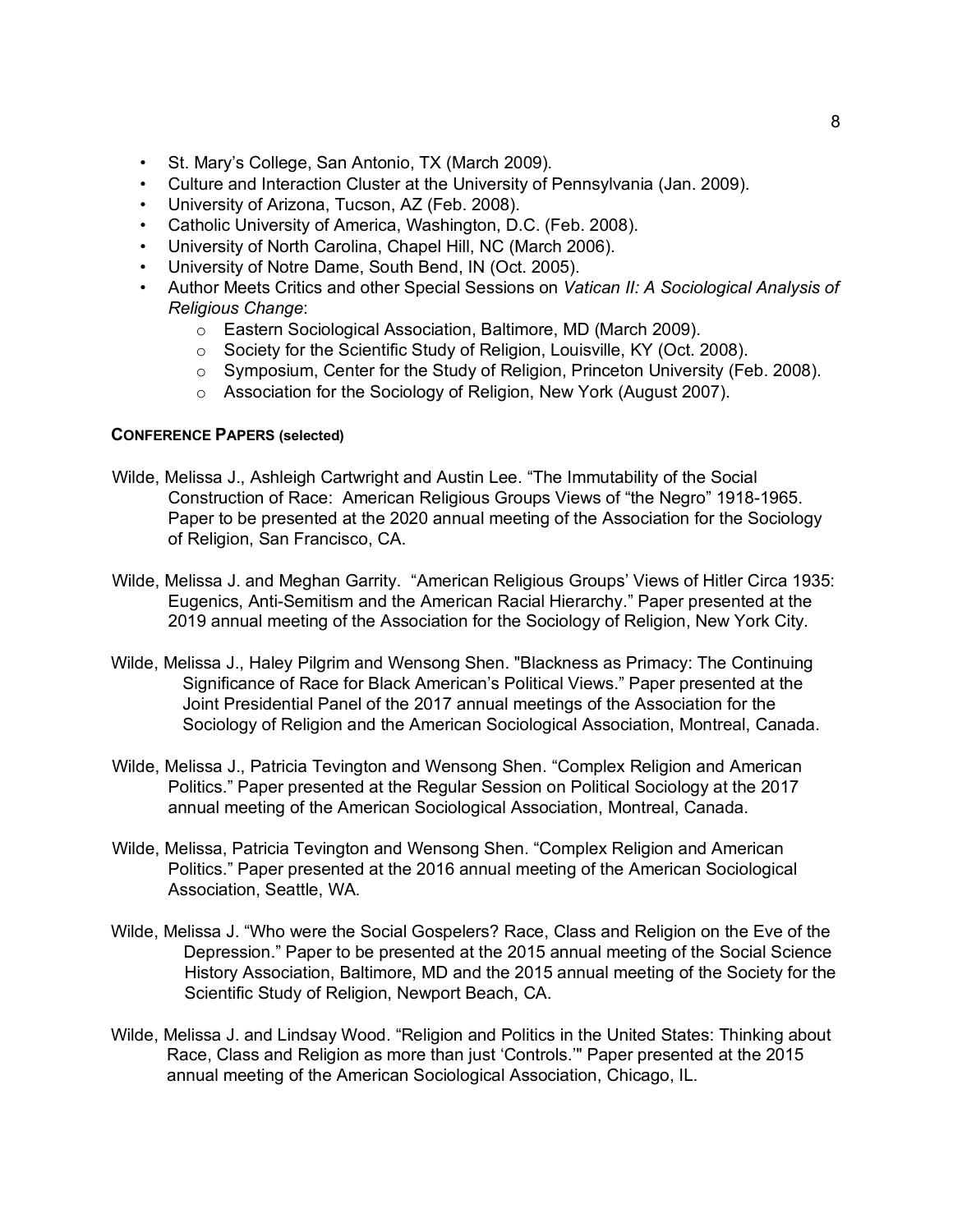- Wilde, Melissa J. "Birth of the Culture Wars: How Race Divided American Religion." Paper presented at the thematic session, "Religion and Sexuality." 2015 annual meeting of the American Sociological Association, Chicago, Il.
- Ellis, Rachel, Kristin Geraty, Steve Viscelli and Melissa Wilde. "The Socioeconomic Mobility of Jewish Immigrants in the 20th Century." Paper presented at the 2014 annual meeting of the American Sociological Association, San Francisco.
- Rachel Ellis, Kristin Geraty, Steve Viscelli and Melissa Wilde. "The Socioeconomic Mobility of Jewish Immigrants in the 20th Century" Paper presented at the 2013 annual meeting of the Society for the Scientific Study of Religion, Boston, MA.
- Wilde, Melissa J. "From Birth Control to Abortion and Gay Marriage: The Origins of Sexual Progressivism in American Religion" Paper presented at the 2012 annual meeting of the Society for the Scientific Study of Religion, Phoenix, AZ.
- Wilde, Melissa J. and Rachel Ellis. "Jews, Eugenics and Birth Control: Race, Class and Assimilation in the United States Before WWII." Paper presented at the 2011 annual meeting of the Society for the Scientific Study of Religion, Milwaukee, WI.
- Wilde, Melissa J. and Sabrina Danielsen. "Creating Heaven on Earth: Birth Control, Eugenics and Belief in the Social Gospel, 1920-1935." Paper to be presented in the thematic session, "Race, Class, Gender and Religion," at the 2011 annual meeting of the American Sociological Association, Las Vegas, NV.
- Wilde, Melissa J. and Sabrina Danielsen. "Creating Heaven on Earth: Birth Control, Eugenics and the Social Gospel in the American Religious Field (1920-1930)." Paper presented at the 2010 annual meeting of the Society for the Scientific Study of Religion, Baltimore, MD.
- Wilde, Melissa J. and Sabrina Danielsen. "An Unholy Alliance: American Religion, Eugenics and Birth Control in the Twentieth Century." Paper presented at the 2009 annual meeting of the American Sociological Association.
- Wilde, Melissa J. "The Birth of the Culture Wars: American Religion and Sexuality at the Turn of the Twentieth Century." Paper presented at the 2008 annual meeting of the Society for the Scientific Study of Religion, Louisville, KY.
- Wilde, Melissa J. "Looking for Power in the Archives." Paper presented at the Culture and Power Conference*,* Oslo, Norway, December 13, 2007.
- Wilde, Melissa J. and Kristin Geraty. "Explaining Religious Growth and Decline: The Roman Catholic Church, 1955-2005." Paper presented at the 2007 annual meeting of the Society for the Scientific Study of Rel*igion,* Tampa, FL.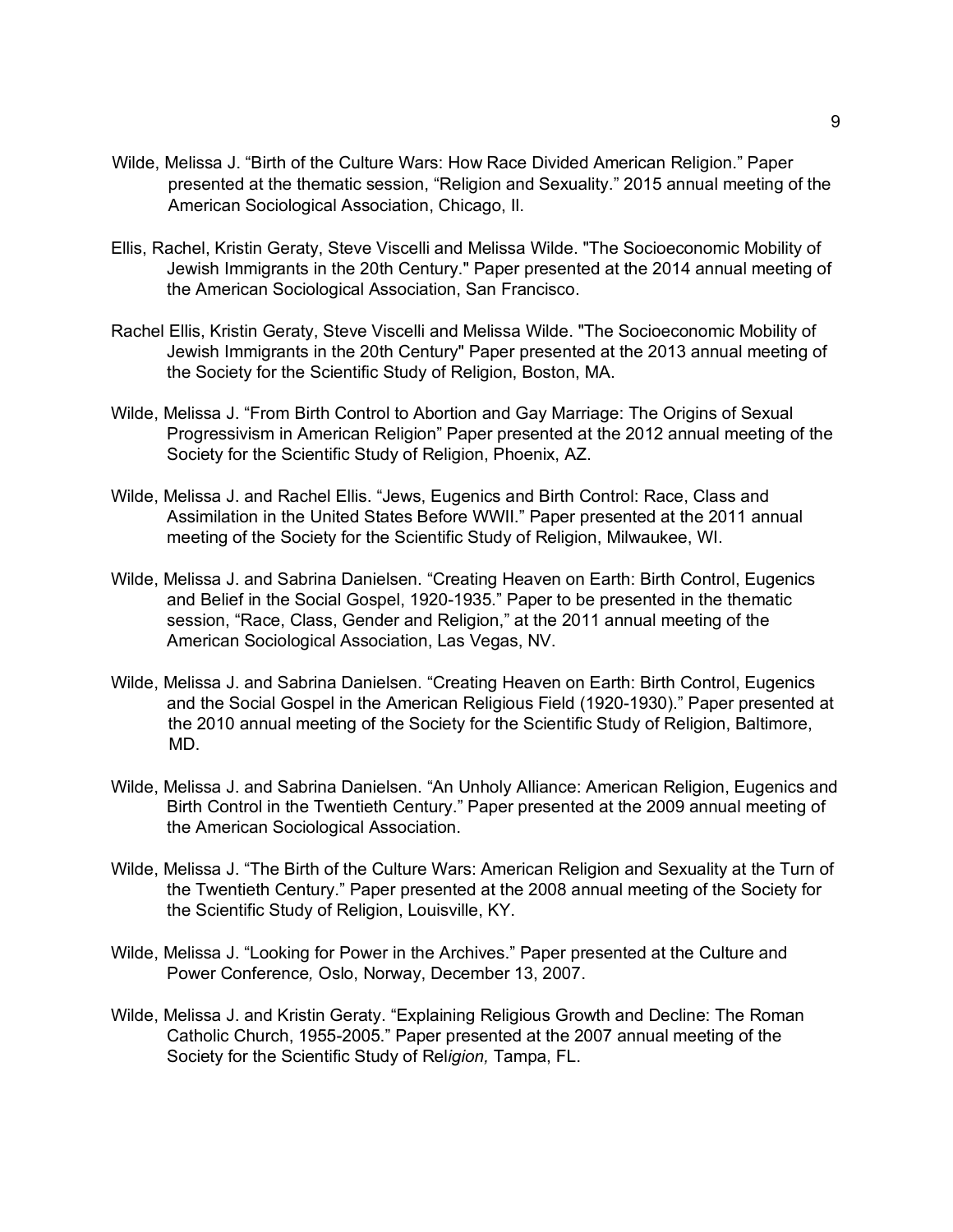- Wilde, Melissa J. "Who Wanted What and Why at the Second Vatican Council: Toward a General Theory of Religious Change." Paper presented at the 2006 annual meeting of the American Sociological Association, Montreal.
- Wilde, Melissa J., Kristin Geraty, Shelley Nelson, Emily Bowman and Grace Yukich. "What Makes a Progressive Religious Leader? National and Theological Factors Behind Bishops' Votes at the Second Vatican Council." Paper presented at the 2004 annual meeting of the American Sociological Association in San Francisco, CA.
- Wilde, Melissa J., Kristin Geraty, Shelley Nelson, Emily Bowman and Grace Yukich. "What Makes a Progressive Religious Leader? National and Theological Factors Behind Bishops' Votes at the Second Vatican Council." Paper presented at the 2004 annual meeting of the Religion, Economics and Culture *Conference*, Kansas City, MO*.*
- Wilde, Melissa J. and Emily Bowman, Kristin Geraty and Grace Yukich. "National and Theological Factors Behind Bishops' Votes at the Second Vatican Council." Paper presented at the 2003 annual meeting of the Society for the Scientific Study of Religion. Norfolk, VA.
- Wilde, Melissa J. "How Culture Mattered at Vatican II: Collegiality versus Authority in the Roman Catholic Church." Paper presented at the 2003 annual meeting of the American Sociological Association. Atlanta, Georgia.
- Wilde, Melissa J. "Reconstructing Religion: A Sociological Analysis of Vatican II." Paper presented at the 2002 annual meeting of the American Sociological Association. Chicago, IL.
- Wilde, Melissa J. "Reconstructing Religion: A Sociological Analysis of Vatican II." Paper presented at the 2001 annual meeting of the Society for the Scientific Study of Religion. Columbus, OH.
- Wilde, Melissa J. "From Excommunication to Nullification: Testing and Extending Supply-Side Theories of Religious Marketing with the Case of Catholic Marital Annulments." Paper presented at the 1999 annual meeting of the Society for the Scientific Study of Religion. Boston, MA.
- Wilde, Melissa J. "Regulating Sexuality Through Women's Bodies: An Historical Analysis of the American Catholic Church's Response to the Sexual Revolution." Paper presented at the 1999 meeting for the Society for the Scientific Study of Religion (Boston, MA).
- Hout, Michael and Melissa J. Wilde, "Denominational Society: An Appreciation." Paper presented at the 1999 meeting of the American Sociological Association. Chicago, IL.

Wilde, Melissa J. "From Excommunication to Nullification: Testing and Extending Supply-Side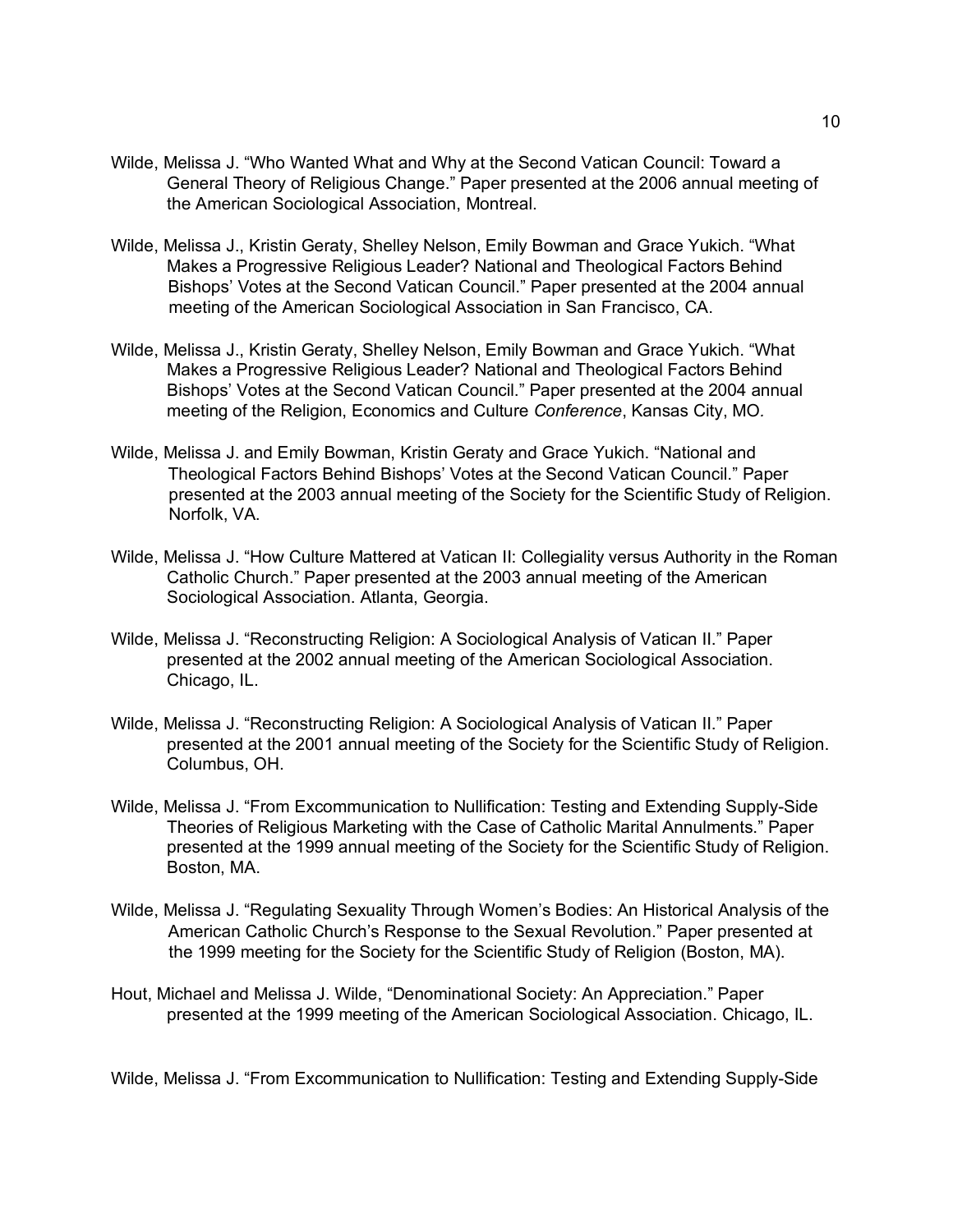Theories of Religious Marketing with the Case of Catholic Marital Annulments." Paper presented at the 1998 annual meeting of the American Sociological Association. San Francisco, CA.

# **SELECTED CONFERENCE PARTICIPATION**

- Organizer. Author Meets Critic Session on *Postsecular Catholicism: Relevance and Renewal* (Oxford University Press, 2017), by Michele Dillon. 2018 annual meeting of the Society for the Scientific Study of Religion, Las Vegas, NV.
- Panelist on, "How to Pick a Dissertation Topic Others Will Care About," 2015 Annual meeting of the Association for the Sociology of Religion meeting, Chicago, IL.
- Presider, Roundtable for the Section on the Sociology of Religion. 2015 Annual meeting of the American Sociological Association, Chicago, IL.
- Critic on Author Meets Critics panel on *Living Faith: Everyday Religion and Mothers in Poverty* by Susan Crawford Sullivan (University of Chicago Press, 2012). Annual meeting of the Society for the Scientific Study of Religion. Phoenix, AZ. 2012.
- Critic on Author Meets Critics panel on *Faithful Revolution: How Voice of the Faithful is Changing the Church* (Oxford University Press, 2011) by Tricia Bruce. Annual meeting of the Society for the Scientific Study of Religion*.* Milwaukee, Wisconsin. 2011.
- Critic on Author Meets Critics panel on *Faith Makes Us Live* by Margarita Mooney (University of CA Press, 2009). Annual meeting of the Society for the Scientific Study of Religion. Denver, CO. October 2009.
- Convener, Regular Session, "Religion and the State." *SSSR.* Tampa, FL. October 2007.
- Presider, Roundtable for the Section on the Sociology of Religion on "Doubly Minority Religion." Annual meeting of the American Sociological Association *(ASA)*. New York, NY. August 2007.
- Discussant, Roundtable for the Section on the Sociology of Religion on "Religion and Other Institutions." *ASA*. Philadelphia, PA. August 2005.
- Chair, Author Meets Critics Session on *Streets of Glory: Church in Community in a Black Urban Neighborhood* by Omar McRoberts. *SSSR.* Kansas City, MO. October 2004.
- Discussant, Panel on "The Effects of Religious Freedom." Annual meeting of *Religion, Economics and Culture.* Kansas City, MO. October 2004.
- Critic, Author Meets Critics Session on *They Call Him Pastor: Married Men in Charge of Catholic Parishes* by Ruth Wallace. Annual Meeting of the Religious Research Association. Kansas City, MO. October 2004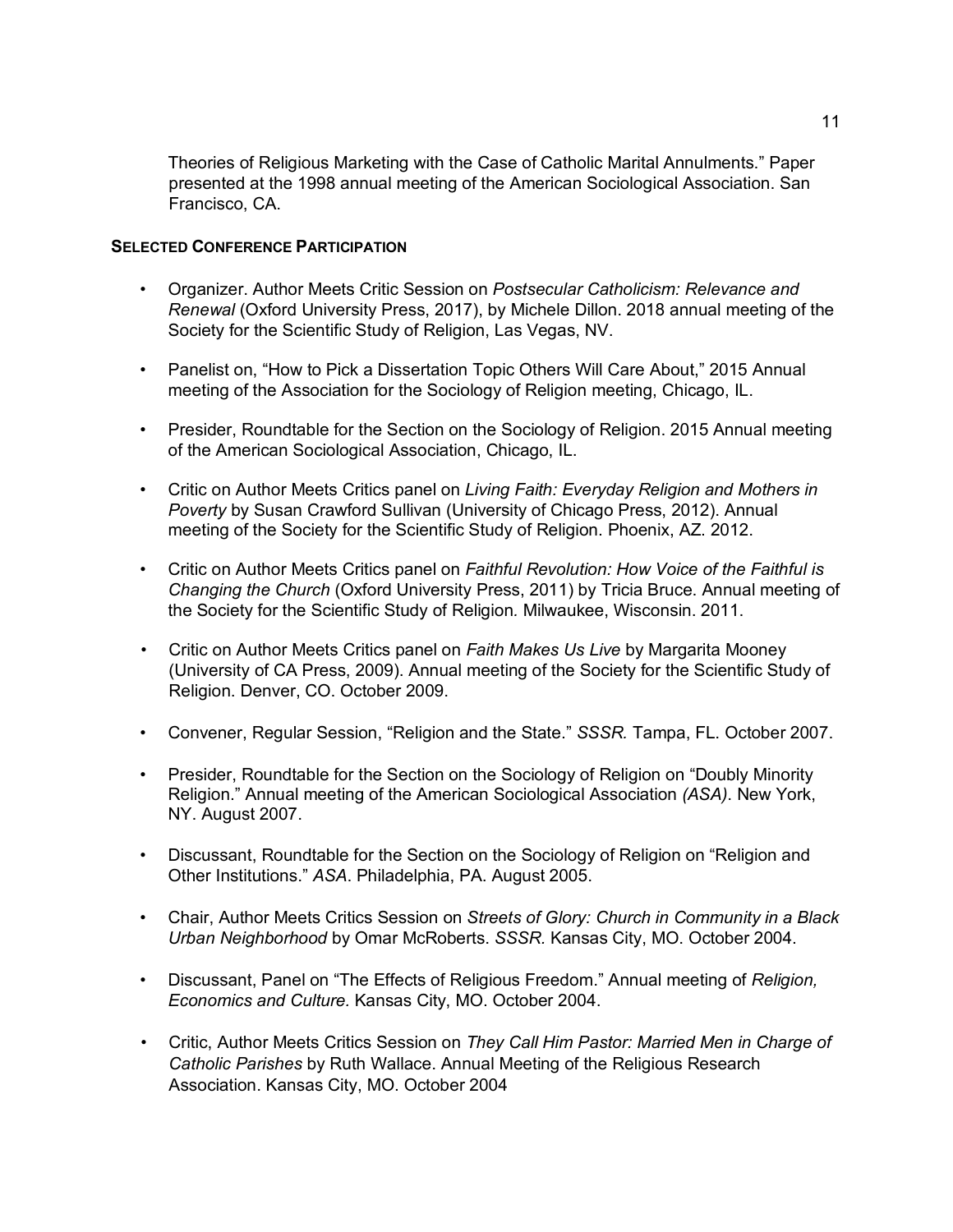# **TEACHING**

- *•* **S001: Introduction to Sociology:** Large introductory lecture course that highlights contributions to sociology by former and current Penn faculty. Includes an Academically Based Community Service component.
- *•* **S010: Social Stratification:** Small introductory course that begins with classical theories of the causes and consequences of stratification before turning to the most important current empirical research in the field.
- *•* **S100: Introduction to Social Research: Sociological Research Methods**: Larger Introductory course to all research methods that fulfills the school's quantitative requirement and the methods requirement for sociology and HSOC majors.
- *•* **S239: Religion and Society:** Undergraduate elective course that begins with the prominent theories in the field and then requires that students apply those theories to empirical studies.
- *•* **S556: Proseminar in Sociological Concepts:** Graduate Level course for first year students covering core areas of sociology.
- *•* **S559: Graduate Sociology of Religion:** Graduate-level course intended to give graduate students in sociology a comprehensive map of the empirical and theoretical strengths and weaknesses of the sociology of religion.
- *•* **S604: Graduate Research Methods:** General research methods course designed to introduce graduate students to the variety of methods sociologists use to pursue research, the relative advantages and disadvantages of those methods, the logics of good research design, and the relationship between argument and evidence.
- *•* **S620: Sociological Research II:** Graduate level course intended to aid graduate students in the transition from "student" to "professional sociologist" by revising a paper for publication and developing a dissertation proposal.
- *• Graduate Student Instructor*: "Sociology 5: Evaluation of Evidence." Professor Michael Hout, Department of Sociology, University of California, Spring 2000.

# **SERVICE- NATIONAL**

- National Science Foundation
	- $\circ$  Sociology Doctoral Dissertation Improvement Award Panelist (2018, 2019).
- General Social Survey
	- o Board of Overseers (2019-2023)
	- o 2003 Religion Core Revision Consultant.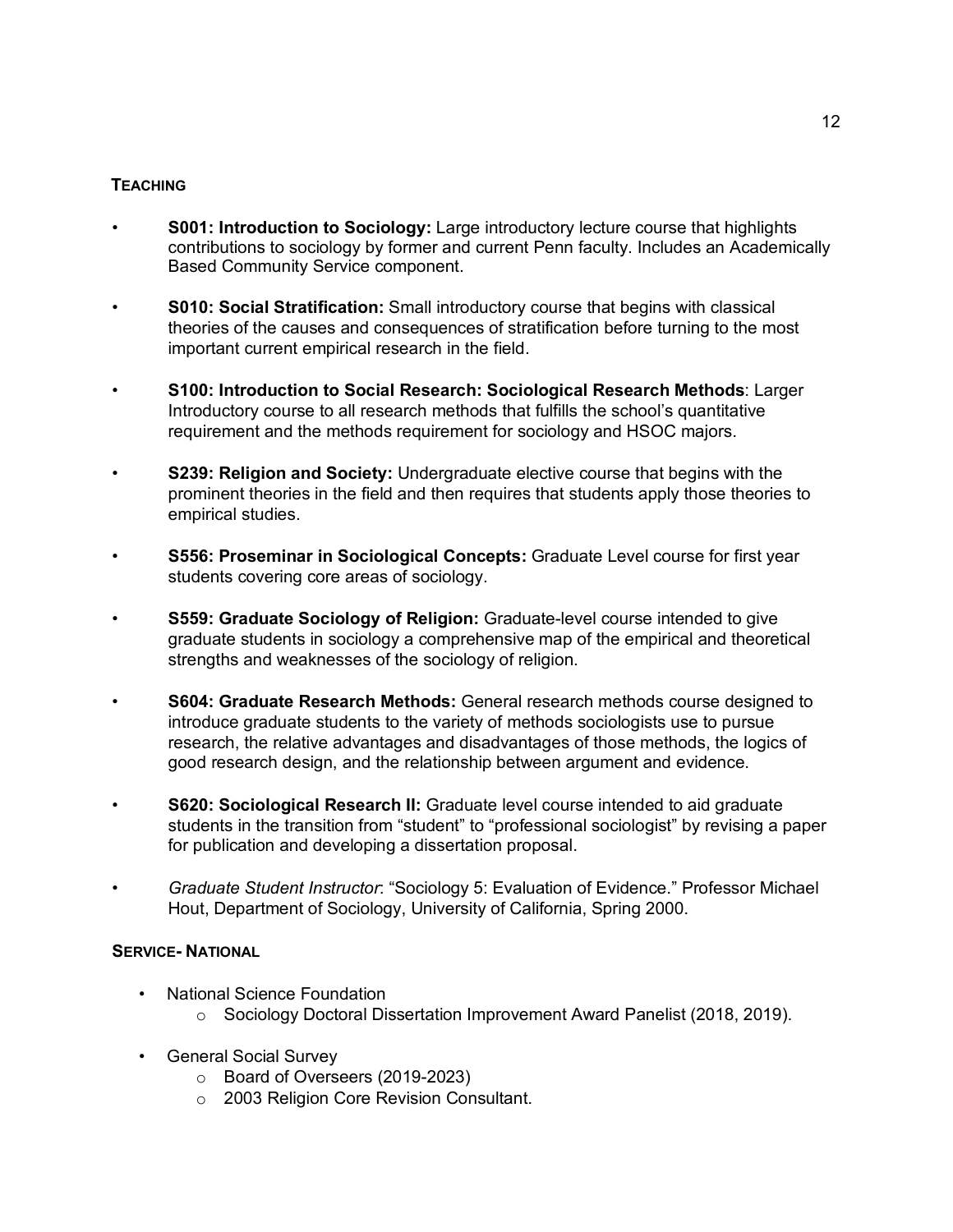- Association for the Sociology of Religion
	- o President, 2014-2015.
	- o Executive Committee, 2013-2016, 2017-2018.
	- o Publication Committee, 2010-2013, 2015 (Chair).
	- o Program Chair, 2009 Annual Conference, San Francisco, CA.
- Society for the Scientific Study of Religion
	- o Jack Shand Small Research Grants Committee, 2013-2014.
	- o Executive Council, 2012-2015.
	- o Distinguished Book Award Committee, 2004, 2005 (chair).
	- o Student Paper Award Committee, 2003.
- Religious Research Association
	- o Jacquet Awards Committee, 2012-2015.
	- o Board of Directors, 2013-2015.
	- o Nominating Committee, 2011-2012.
- American Sociological Association*:* 
	- o Comparative and Historical Sociology Section
		- o Candidate for Chair, 2020
		- o Council, 2016-2018.
		- o Ad Hoc Committee on Creating a Comparative-Historical Sociology Journal, 2019-2020.
		- o Planning Committee, Mini-Conference on the "Crisis of History and the History of Crisis." 2018.
		- o Distinguished Article Award Committee, 2016.
		- o Barrington Moore Prize for Best Book Committee, 2012.
	- o Culture Section
		- o Clifford Geertz Prize for Best Article Committee, 2012 (chair).
		- o Council Member, 2007-2010.
	- o Sociology of Religion Section
		- o Chair, 2018.
		- o Council Member, 2005-2008.
		- o Membership Committee, 2005 (chair).
		- o Roundtable Coordinator, 2003.
		- o Student Representative, 2002.
	- o Ford Foundation International Scholars Coordinator, 2004.
- Eastern Sociological Association: Organizer: Mini-Conference on Catholicism and Social Policy 2005.

# **Editorial Boards**

- *American Sociological Association Rose Series* (2019-2022)
- *Journal for the Scientific Study of Religion* (2018 -2019)
- *American Journal of Sociology* (2017-2019)
- *American Sociological Review* (2015-2017)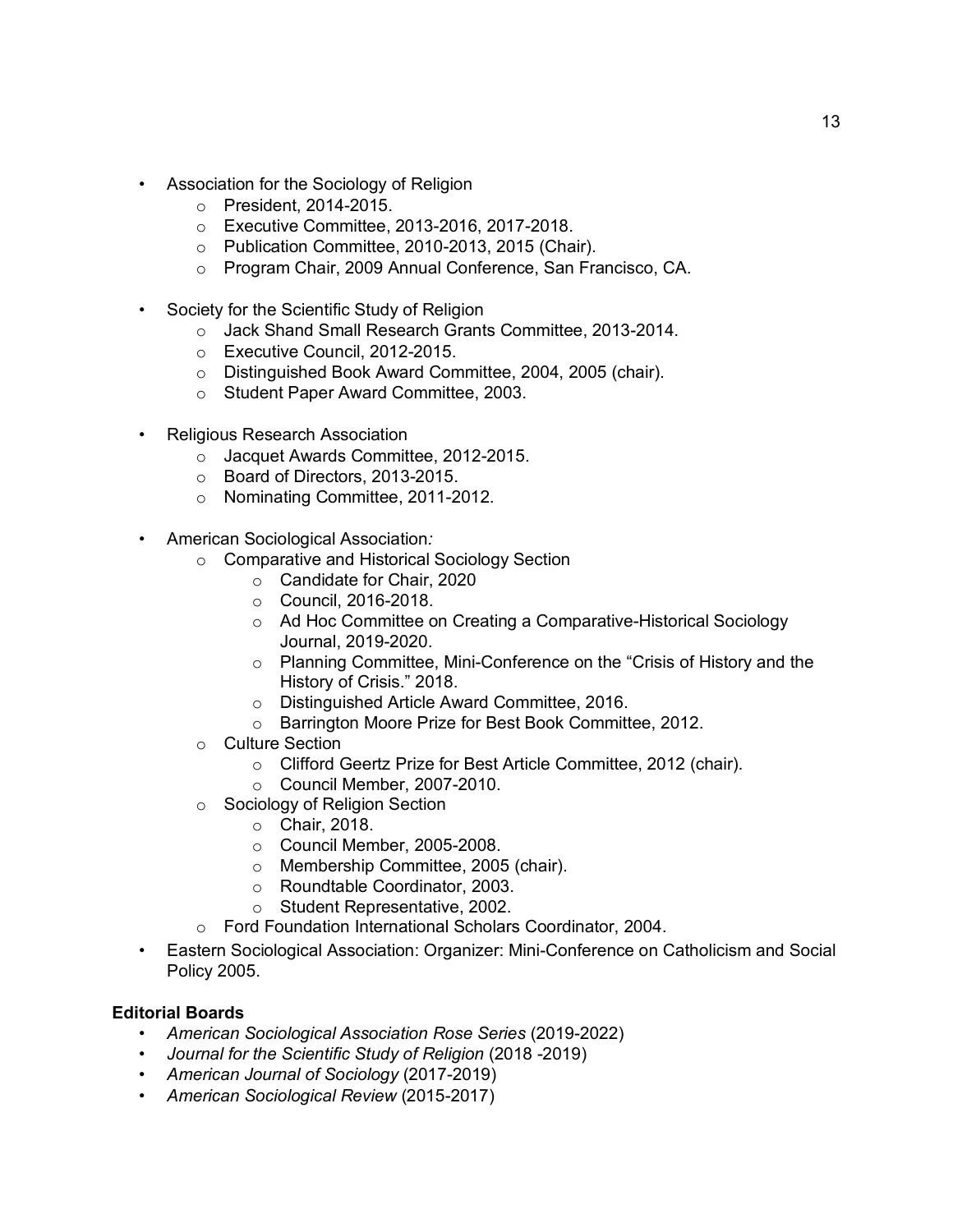• *Sociology of Religion* (2006-2008)

# **UNIVERSITY SERVICE**

- Trustee's Budget and Finance Committee Faculty Liaison, 2019-2020.
- Campus Working Group on Enhancing Academic Advising, 2019-2020.
- University Research Foundation Social Science Review Panel, 2019-2020.
- Provost's Graduate Academic Engagement Fellowship Committee, 2018-2019, 2019- 2020.
- Graduate Council of the Faculties, 2018-2019, 2019-2020.
- Faculty Council on Access and Academic Support, 2018-2019, 2019-2020.
- Faculty Senate Executive Committee, 2013-2015, 2015-2017, 2018-2020.
- Faculty Senate Committee on Committees 2014-2015, 2016-2017, 2018-2019.
- Provost Selection Consultative Committee, 2017.
- President's Engagement Prize Committee, 2017.
- University Steering Committee, 2014-2015, 2016-2017.
- Curriculum Committee, 2013-2014, 2014-2015.
- Faculty Senate Executive Committee on Committees, 2013-2014, 2014-2015.
- University Council Committee on Campus and Community Life, 2012-2013.
- Provost's Steering Committee for the 2012-2013 theme, the "Year of Proof."
- Back-up Care Committee, 2008-2009, 2009-2010.
- Pre-Major Advisor, 2007-2008, 2008-2009.
- Center for Teaching and Learning Regular Participant.

## **Penn's Program for Research on Religion and Urban Civil Society**

- Associate Director for Survey Research.
- Organizer, *Religion and the 2016 Election* Speaker Series, Fall 2016.

## **School of Arts and Sciences**

- Working Group on Public Policy and Social Impact for the Strategic Plan, 2019-2020.
- Teaching Award Committee, 2018-2019, Chair.
- Teaching Initiative Advisory Committee, 2018-2019.
- DCC Planning Committee for "States of Religious Freedom," 2016-17.
- Andrea Mitchell Center Faculty Committee for "States of Religious Freedom," 2017-18.

## **Department of Sociology**

- *Qualitative Methods Committee,* 2018-2019.
- *Search Committee,* 2018-2019.
- *Undergraduate Committee,* Fall 2011, 2014-2015, 2015-2016, 2016-2017, 2018-2019.
- *Website Committee,* 2008-2009, 2010-2011, 2012-2013 (Chair).
- *Graduate Committee,* 2007-2008. 2013-2014, 2019-2020.
- *Executive Committee,* 2007-2008, 2009-2010, 2014-2015, 2018-2019, 2019-2020.
- *Colloquium Committee,* 2006-2007, 2009-2010, 2016-2017.

# **Student Committees (Dissertation 18, 7 as Chair; MAs: 30, 14 as Chair)**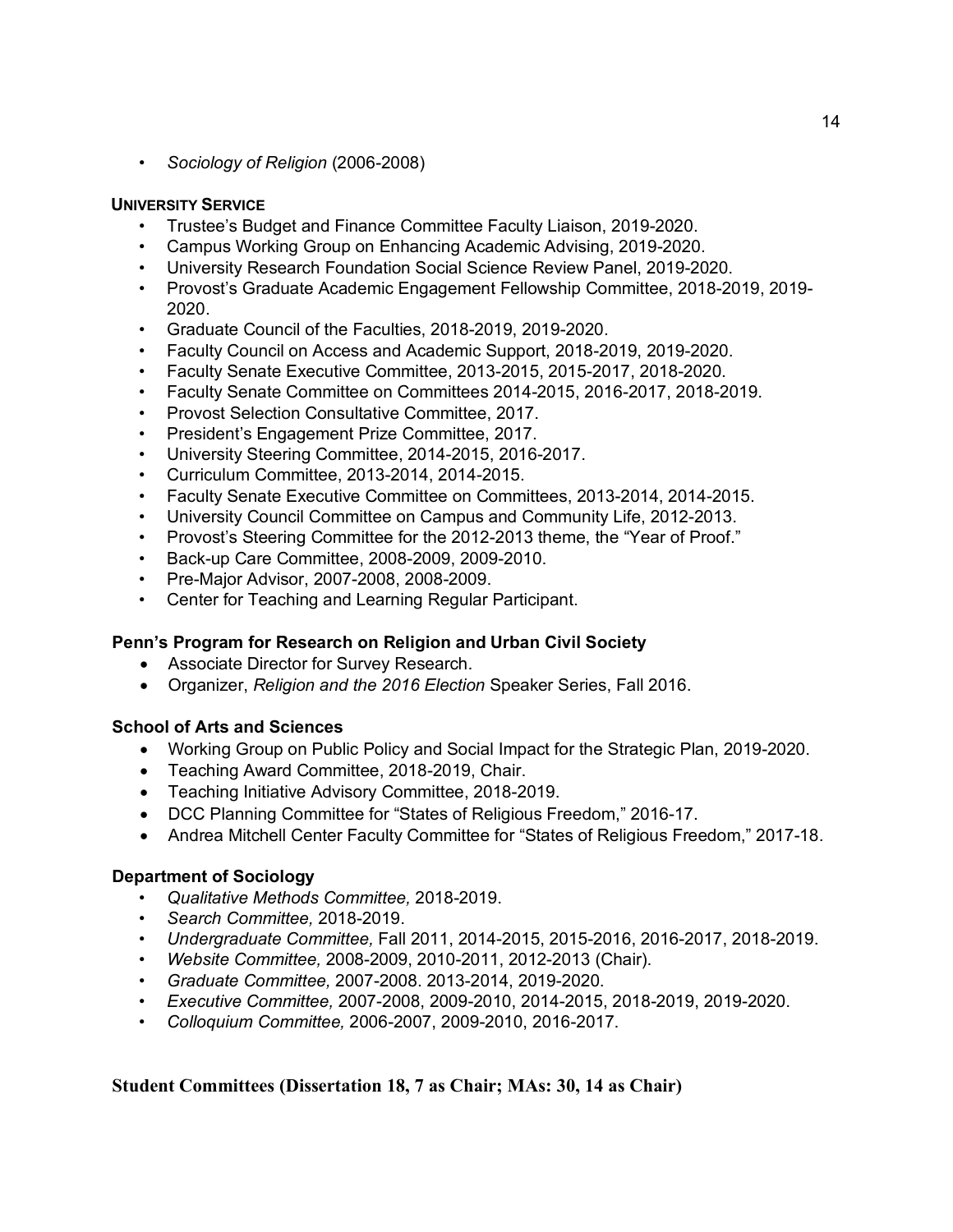# **Dissertation Committee Chair**

- 1. Joan Ryan, TBD. (expected 2022).
- 2. Lindsay Wood Glassman, *What's Wrong with Going to the Doctor? An Exploration of Religion, Class, and Culture in Deliberate Refusals of Medical Care (May 2019).*
- 3. Patricia Tevington, *Too Soon to Say "I Do?": Exploring Social Class, Religion, and Family Life through Early Marriage* (May 2018).
- 4. Rachel Ellis, *Religion Behind Bars: Religion in a Women's Prison.* (May 2017).
- 5. Sabrina Danielsen, *Creating the Litmus Test: Abortion, Mainline Protestants and the Rise of the Religious Right.* (May 2014)
- 6. Bridget Nolan, *Information Sharing and Collaboration in the United States Intelligence Community: An Ethnographic Study of the National Counterterrorism Center.* (April 2013).
- 7. Carla Cue, *Assessing Fusion Centers after 9/11*. (Criminology, May 2012).

# **Dissertation Committee Member**

- 8. Tessa Huttenlocher, TBD. (expected 2022).
- 9. Haley Pilgrim, TBD. (expected 2021)
- 10. Hajer Al-Faham*, Contingent Citizenship: The Muslim American Case* (Political Science, expected 2021).
- 11. Peter Harvey, *Class Privilege and Gender Repertoires among Elementary School Children: An Ethnographic Study.* (expected 2021).
- 12. Sonita Moss, *A place in Paris? Contemporary Black American Citizenship, Culture, and Identity Amidst Racial Tension in France.* (expected 2020).
- 13. Stephen Craney, *Religion, Childbearing and Happiness Internationally.* (May 2015).
- 14. Alexander Jerneck, *The Rise of the Modern Corporation.* (May 2015)
- 15. Joanna Veazy-Brooks, *Valuing Family Medicine: Historical Journey, Institutional Hostility, and Individual Narratives.* (June 2014).
- 16. Kristin Geraty (Indiana University), *Faith-Based Community Organizing in the US.* (May 2010).
- 17. Grace Yukich (New York University), *The New Sanctuary Movement as Everyday Religious Practice.* (August 2010).
- 18. Brian Starks (Indiana University), *Contemporary Catholic Identities: Ideology and Politics among American Catholics.* (May 2005)

# **Masters Committee Chair:**

- 1. Austin Lee, "Not Too Gay: The Religious Priorities of GLBTQ African-Americans." (Co-chair, May 2019)
- 2. Haley Pilgrim, "But I Just Look So White:" The Identity Choices and Racialized Emotional Work of Second-Generation Black White Multiracials." (Co-chair, May 2017)
- 3. Jiahe Yu, "Religion in China." (December 2016)
- 4. Lindsay Wood, "In God We Trust:" Belief and Identity in a Fundamentalist Christian Church (May 2015)
- 5. Seth Harvey, "Criminology as an Emerging Discipline." (December 2013)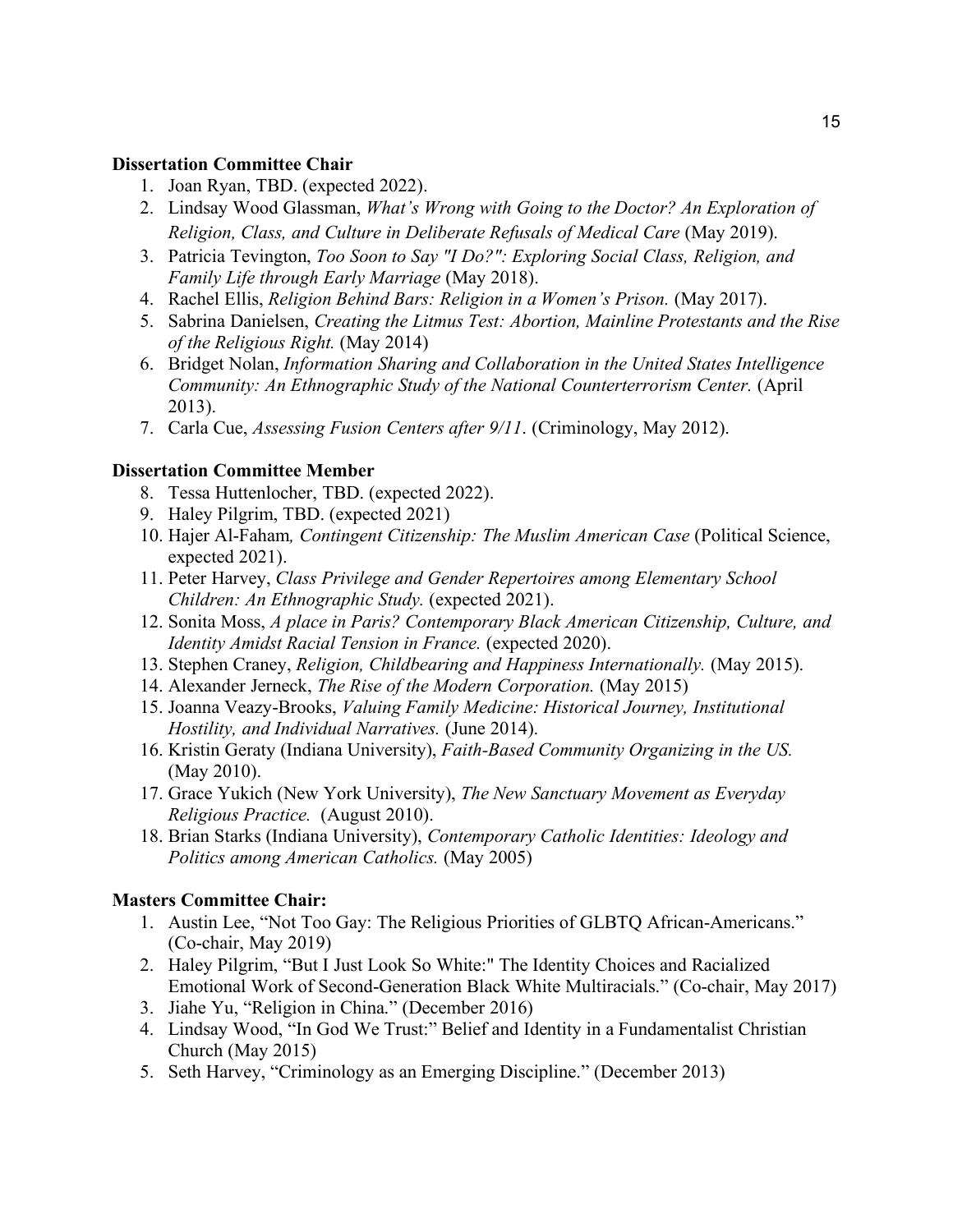- 6. Patricia Tevington, "Suburban House and Picket Fence, or Just a Roof over your Head? The American Dream, Young Adults and the Great Recession." (April 2013)
- 7. Rachel Ellis, "Marketing to Whom? Nativity, Ethnicity, and Social Class of Jewish Denominations' Desired Members in the Early 20th Century." (May 2012)
- 8. Bethany Weed, "Lived Religion: Islam in a West African Take-out Restaurant. Completed May 2011." (May 2011)
- 9. Diana Khuu, "Generational Replacement Within the Mercantile Class in Philadelphia's Italian Market." (December 2010)
- 10. Sabrina Danielsen, "Evangelicals Increasing Belief in Environmentalism." (December 2010)
- 11. Bridget Rose Nolan, "Suicide Bombings and Cleric Statements in Pakistan, 1997-2007." (February 2009)
- 12. Ruth Burke, "Class, Hierarchy and Color: a Comparison of Black Methodist Episcopal and Baptist Denominations." (May 2008)
- 13. Brad Koch (Indiana University), "Religious Affiliates vs. Non-Affiliates: The Varying Effects of Family on Attitudes about Homosexuality." (May 2005) (Co-Chair)
- 14. Grace Yukich (Indiana University), "The Friends of Order Will Remain Silent": The End of the Theatre as a Site for Social Protest." (July 2004)

# **Masters Committee Member:**

- 15. Taylor Heath, "Race, Class and Ethnic Disparities in Hurricane Harvey FEMA Buyouts." (Expected May 2020).
- 16. David Yezhen Li, "Asian American Mental Health." (Expected January 2019).
- 17. Ashleigh Cartwright, "'A Remedy for Cultural Deprivation:' Historicizing an Organizational Effort to Integrate American Schools." (May 2019)
- 18. Joao Nery Fiocchi Rodrigues, "Slavery in Brazil and the United States." (May 2019)
- 19. Raka Sen, "The Gendered Nature of Climate Change." (May 2019)
- 20. Treva Tam, "Historic Waves of Immigration to Atlanta." (May 2019)
- 21. Blair Sackett, "Limiting Chaos: Humanitarianism and Organization of Refugee Crises" (May 2016)
- 22. Peter Harvey, "'To Be One of the Boys': Catholic Priests, Doing Religion, and Women's Ordination." (May 2016).
- 23. Sarah Adeyinka, "An Unwelcome Surprise: The Experiences of Interracially Married White Women in the 1930s." (May 2015)
- 24. Sonita Moss, "Who Owns the Co-op? Race, Class, and Symbolic Boundaries at a Food Co-operative." (May 2015)
- 25. Stephen Craney, "The influence of belief in God on pro-natalist attitudes in Slovenia and the Czech Republic." (May 2011)
- 26. Tugce Elliati, "Men and Women's Virginity in Turkey." (May 2010)
- 27. Ryon Cobb (Indiana University), "United by Race? How Culture Matters in the Black Protestant Racial Reconciliation Movement." (March 2009)
- 28. Julia Szymczak, "Body Scans and Botox: Variation in Professional Concern about Direct-to-Consumer Medical Markets." (December 2008)
- 29. Kristin Geraty (Indiana University) "Political Power Struggles and Urban School Reform: Chicago Public Schools, 1985-88." (2004)